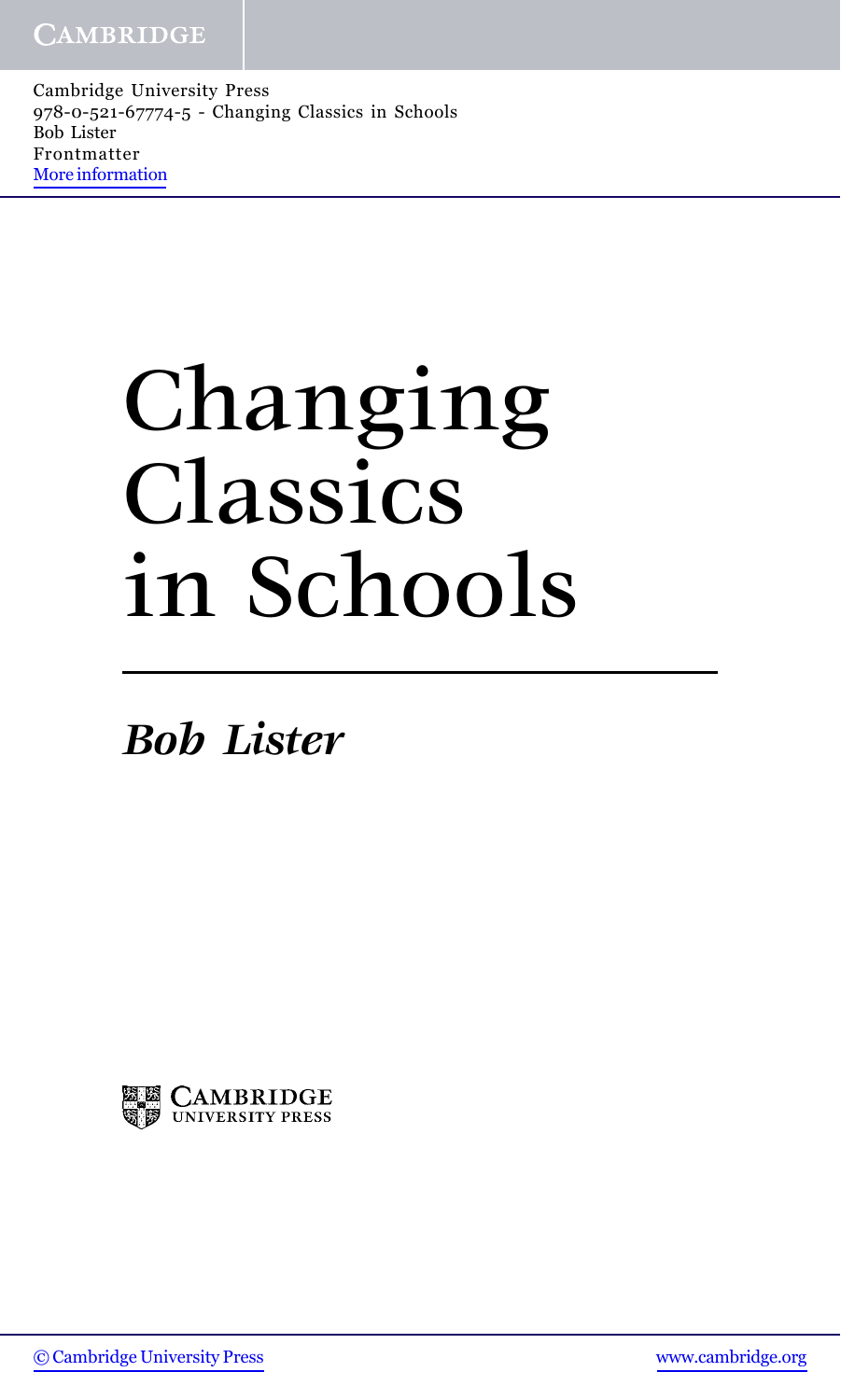#### **CAMBRIDGE**

Cambridge University Press 978-0-521-67774-5 - Changing Classics in Schools Bob Lister Frontmatter [More information](http://www.cambridge.org/0521677742)

*To Sue and Ian*

CAMBRIDGE UNIVERSITY PRESS Cambridge, New York, Melbourne, Madrid, Cape Town, Singapore, São Paulo

Cambridge University Press The Edinburgh Building, Cambridge CB2 8RU, UK

www.cambridge.org Information on this title: www.cambridge.org/9780521677745

© Cambridge University Press 2007

This publication is in copyright. Subject to statutory exception and to the provisions of relevant collective licensing agreements, no reproduction of any part may take place without the written permission of Cambridge University Press.

First published 2007

Printed in the United Kingdom at the University Press, Cambridge

*A catalogue record for this publication is available from the British Library*

ISBN 978-0-521-67774-5 paperback

Cambridge University Press has no responsibility for the persistence or accuracy of URLs for external or third-party Internet websites referred to in this publication, and does not guarantee that any content on such websites is, or will remain, accurate or appropriate.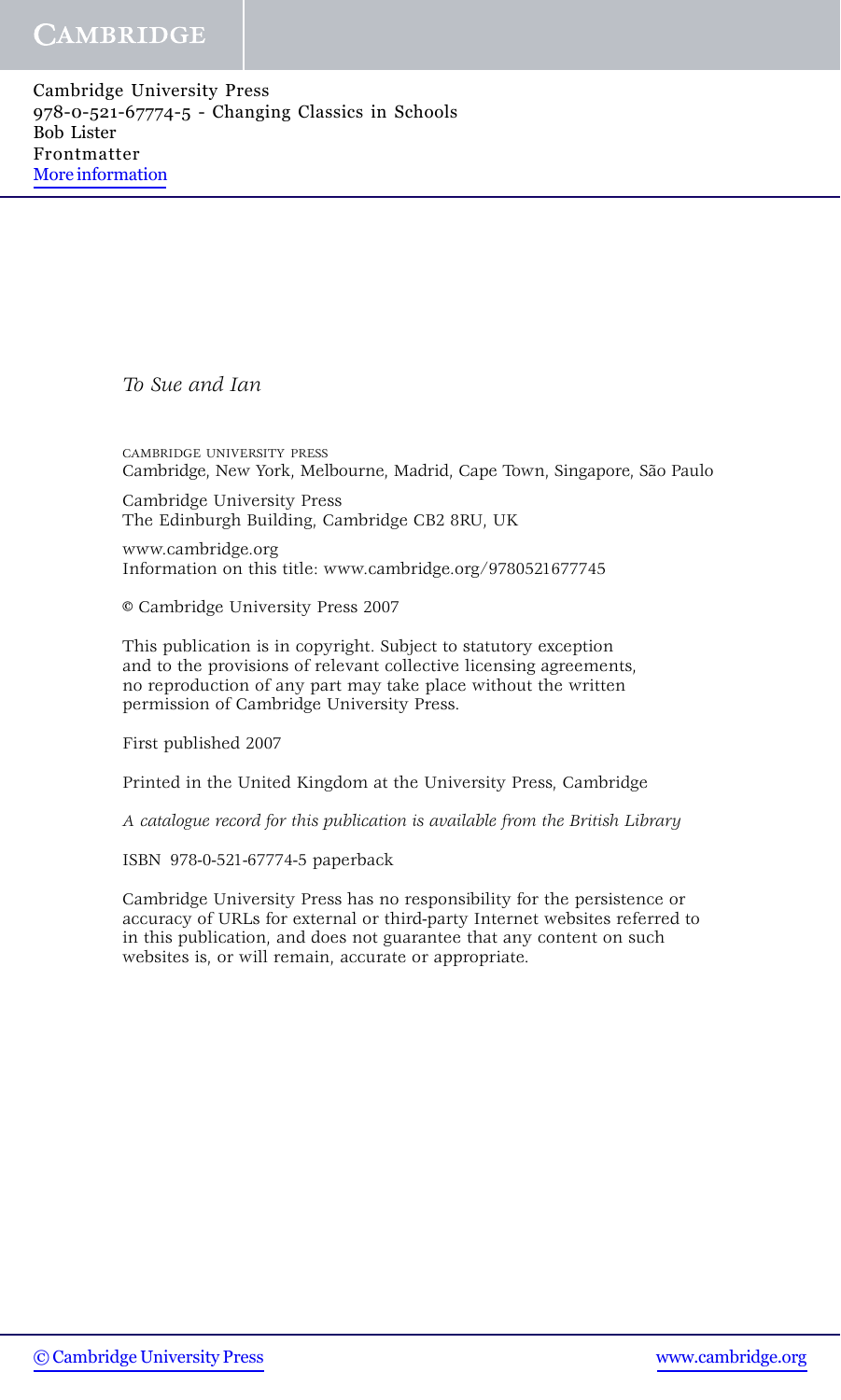## **Contents**

|                  | Foreword                                      |      |
|------------------|-----------------------------------------------|------|
|                  | Richard Woff                                  | iv   |
| Acknowledgements |                                               | vii  |
|                  | List of abbreviations                         | viii |
|                  | <b>Introduction</b>                           |      |
| 1                | Civilisation and language                     | 1    |
|                  | Part I: Classics in primary schools           |      |
| 2                | Classics and the primary curriculum           | 13   |
| 3                | Myths and legends in the classroom            | 35   |
| 4                | The Iliad Project:                            |      |
|                  | the development of War with Troy              | 50   |
| 5                | Responses to War with Troy                    | 60   |
| 6                | War with Troy in action                       | 78   |
|                  | Part II: Latin in secondary schools           |      |
| 7                | Latin – the current situation                 | 89   |
| 8                | The Cambridge Latin Course in the digital age | 104  |
| 9                | Latin in the virtual classroom                | 122  |
| 10               | Re-evaluating the role of ICT                 |      |
|                  | in classics teaching                          | 141  |
|                  | Conclusion                                    |      |
| 11               | Looking to the future, learning from success  | 157  |
|                  | Appendices                                    |      |
| 1                | GCSE Latin entries by school type             | 160  |
| 2                | Transcript of War with Troy episode 4,        |      |
|                  | 'First Blood'                                 | 161  |
| 3                | National Curriculum terminology               | 164  |
| Index            |                                               | 165  |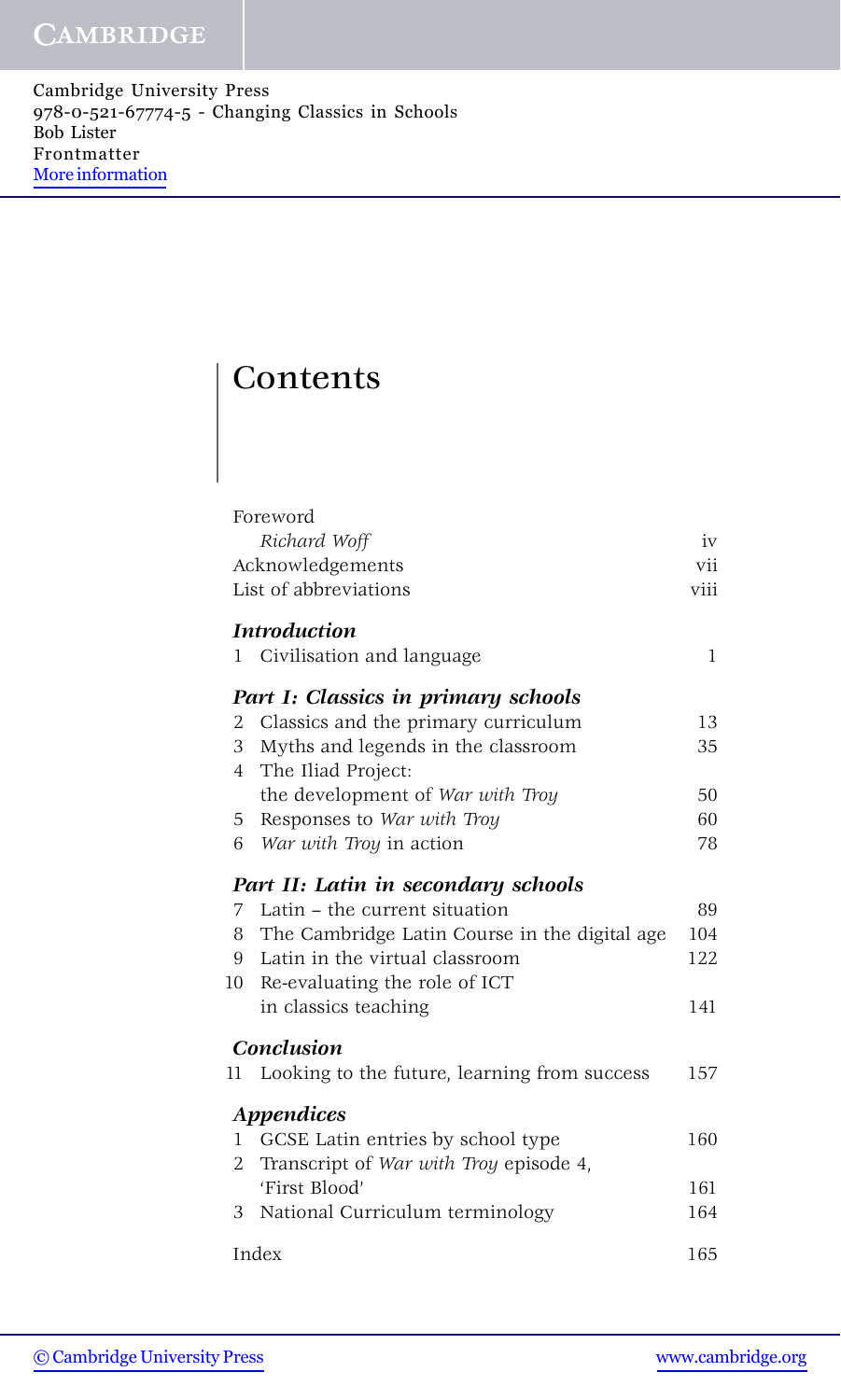# Foreword

In many respects classics is in better health than it has been for thirty years. In the world of the arts and media, ancient Greece and Rome continue to intrigue, entertain, influence and motivate. TV viewers are eagerly awaiting the second series of the HBO/BBC/RAI co-production *Rome*, which will chart the course of the civil conflict that followed the assassination of Julius Caesar. Two years ago film buffs had Wolfgang Petersen's *Troy* and Oliver Stone's *Alexander*, and are about to get *300*, the film of Frank Miller's graphic novel on Thermopylae, with perhaps a second Thermopylae film not too far off. Robert Harris has followed his success with *Pompeii* by embarking on a three-book series set in firstcentury BC Rome, of which the first, *Imperium*, was published to good reviews last year. Grayson Perry has revived the use of ceramic vessels as the fields for figurative scenes and several of his pieces also refer to the shapes of Greek pottery. The last eighteen months have averaged a new production of a Greek play every month in Britain, Ireland and the USA alone. It is especially interesting that in theatre there seems to be a trend towards the appropriation of Greek theatre by non-European, especially African, playwrights and directors, demonstrating that classical forms and content are 'good to think with' across cultural traditions.

In educational institutions too, classics is far from being at death's door. Every year around 600,000 children move from primary to secondary school in England with some formal study of ancient Greece and Rome under their belts, and have been doing so now for over ten years; that is just about every child currently in a maintained school in England and more: one and a half school generations. The number of entrants for Classical Civilisation and Ancient History at A level has remained steady for several years, and while Latin and Greek combined have an entry a third of that of Classical Civilisation and Ancient History, they too have held fairly steady over the last five years. The number of students taking classical subjects as either single or joint honours at university continues a gentle annual rise that has been occurring since 2000.

It has not been often that classicists have been able to experience relief if not actual pleasure at the prospect of new proposals for the National Curriculum, but that has been the case both with the publication in 2003 of *Excellence and Enjoyment: A Strategy for Primary Schools* and with the consultation proposals for the Secondary Curriculum Review published in February 2007. Both documents

*iv Foreword*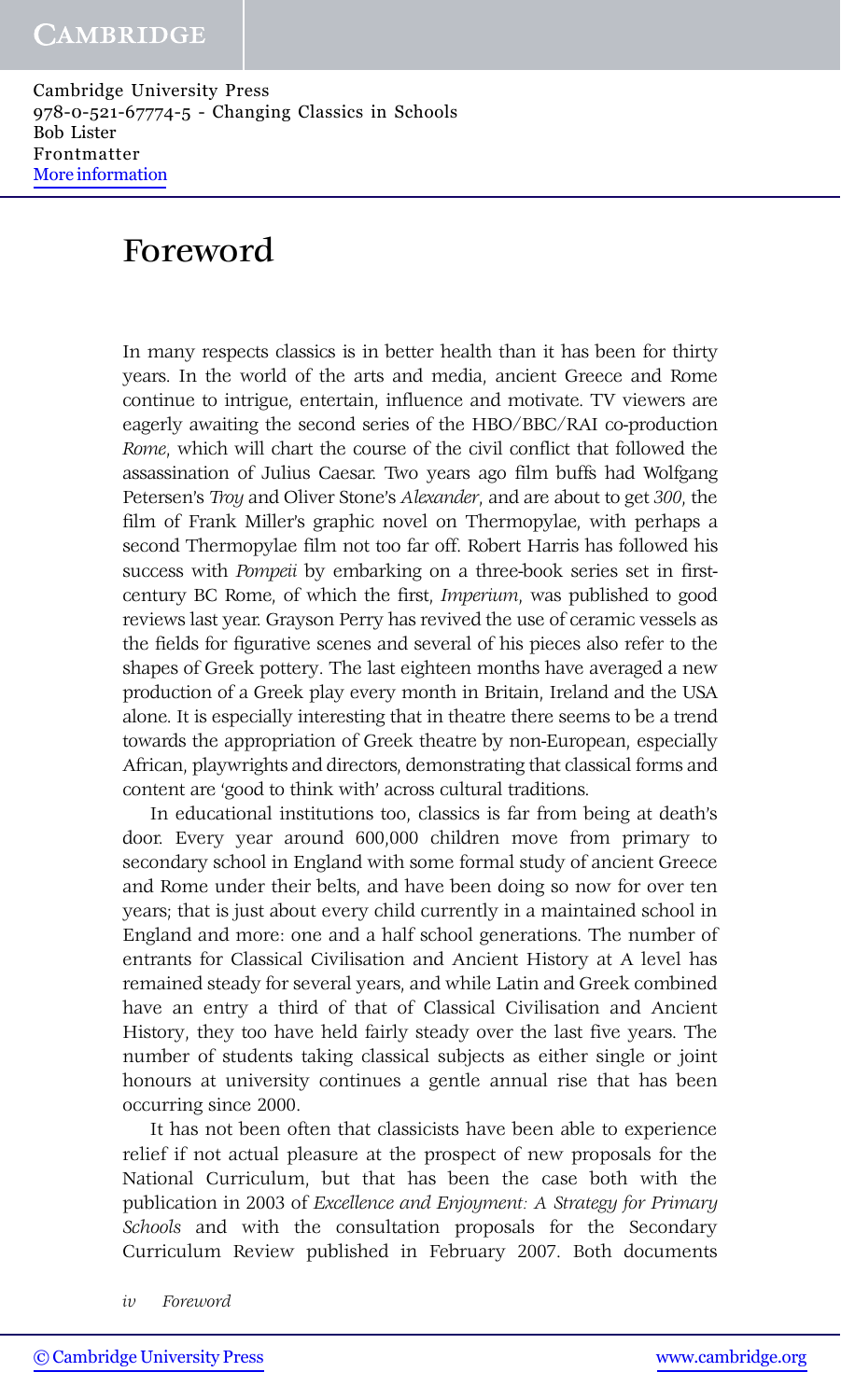#### **CAMBRIDGE**

Cambridge University Press 978-0-521-67774-5 - Changing Classics in Schools Bob Lister Frontmatter [More information](http://www.cambridge.org/0521677742)

> advocate a more flexible approach to the curriculum, giving schools greater autonomy in selecting curricular content to match the needs of their children and in tailoring the curriculum to local priorities and opportunities. Admittedly, at primary level this could weaken the study of ancient Greece and Rome in that schools are free to give them less emphasis in the history curriculum. However, it is not likely that schools will rush on a large scale to abandon subject matter which they have planned and resourced themselves to teach and which has provided valuable learning for their children over several years. Teachers have learned that children enjoy engaging with Greek myths and that the Greeks offer excellent potential for topic work where art, citizenship, music, English and history, for example, branch from a single theme; many schools have Romano-British sites nearby, which they have built very effectively into their local studies courses. In addition, the flexibility of the strategy means that some schools may choose to make more of their existing classical components and that there are opportunities to provide experience of the classical world outside the more familiar subject structure.

> It is at secondary level that there has been the most significant reduction in the amount of classics taught and that the pain at the decline of classics has been most acutely felt. At first glance, the Secondary Curriculum Review document offers little to cheer. The Roman Empire, which featured as compulsory in the original programme of study for History and was made optional in the Dearing Review of 1993, has now completely disappeared. There is now no direct reference to pupils studying anything prior to the early medieval period. However, anyone thinking for a moment that the current Secondary Curriculum Review would specify subject matter at that level of detail is out of touch with the direction taken by educational policy over the last five years. Naturally, the Secretary of State is going to bow to some cultural pressures in defiance of the Qualifications and Curriculum Authority (QCA) and require study of certain authors in English and of the British Empire in History, but this is not likely to be extensive and will not include classics. It is the overall tenor of the Review that is important, as its principal focus is to define the curriculum in terms of children's needs. In doing so, QCA emphasises the personal development of the child, the qualities and skills young people need to succeed in school and in adult life. There is a stress on personalising the curriculum and an endorsement of flexible curriculum and classroom provision in order to provide young people with experiences appropriate to their learning needs and interests. It is these that subjects are seen to serve, and when assessing the role of a subject in the curriculum, headteachers and curriculum planners will need to look for its capacity

> > *Foreword v*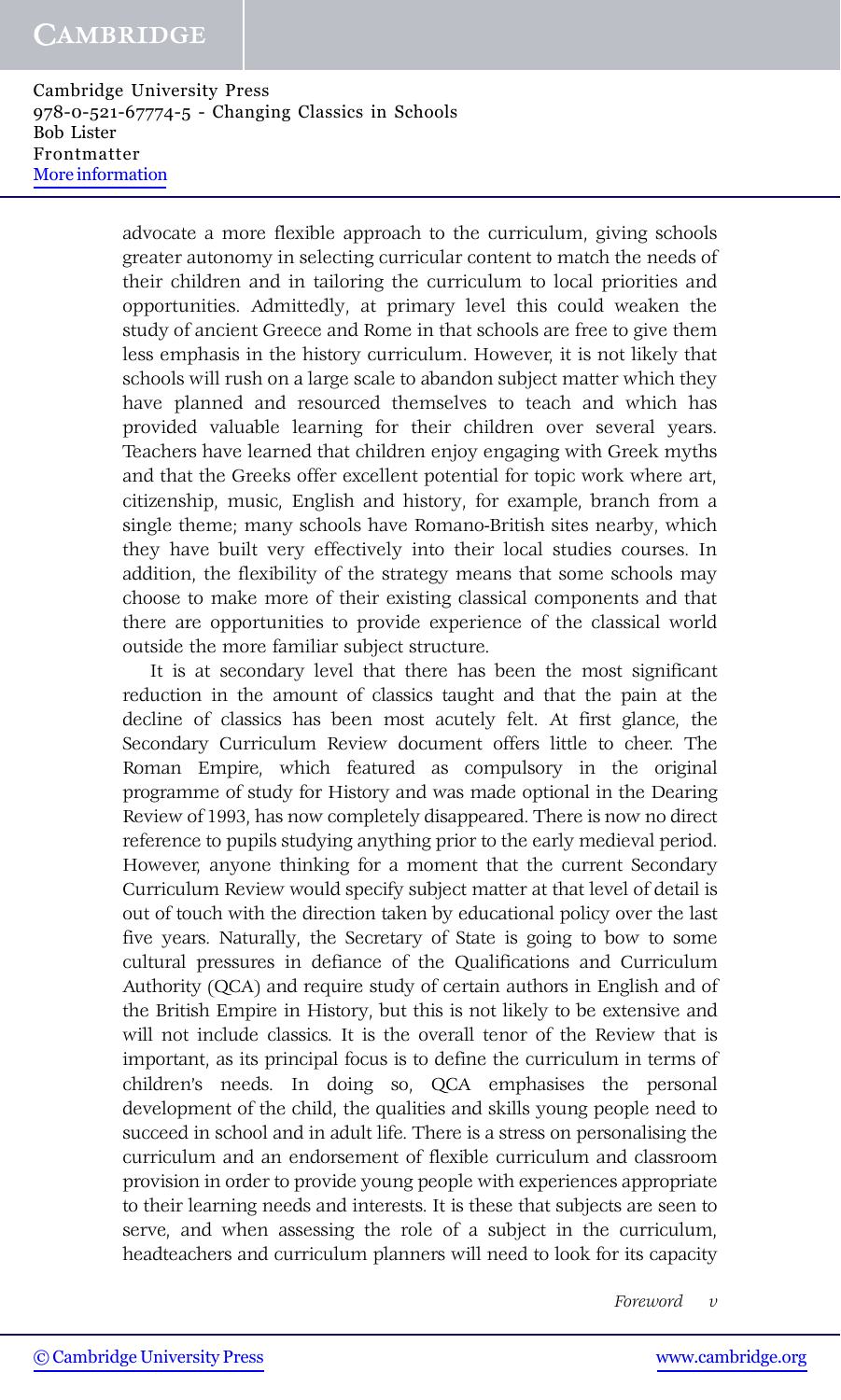#### **CAMBRIDGE**

Cambridge University Press 978-0-521-67774-5 - Changing Classics in Schools Bob Lister Frontmatter [More information](http://www.cambridge.org/0521677742)

> to produce particular learning outcomes. The good news for classics teachers is that the outcomes are content free – they are broad skills and dispositions rather than propositional knowledge and specific skills. Therefore, if classics is to have a role to play in the secondary curriculum, it needs to be able to demonstrate two things: first, its impact – that it delivers certain learning outcomes for the young people who study it and how these outcomes relate to those of other subjects; second, the feasibility of including it in the curriculum – that there are resources to support it in terms of access to suitably qualified teachers, to learning materials and to time and opportunity.

> Bob Lister's book is timely in that it is not fundamentally about the parlous state of classics in schools or about the history of its decline or about the cultural reasons why everyone should study Greece and Rome. Rather, Bob raises issues about the role of classics in the school curriculum by focusing on the experience of teaching and learning in classics in two curriculum research projects he has run, one in primary schools and one in secondary. Both projects were implemented by Bob when he was Director of the Cambridge School Classics Project and follow in the tradition of CSCP's emphasis on action research. His discussion of the projects triangulates among the aims, aspirations and experiences of the participants and stresses the need to see the links in learning between classics and other subjects. In basing his conclusions about learning in these projects on formal research he indicates the direction classics teachers are going to need to follow in order to meet the demands of the flexible curriculum for demonstrable impact on learners. He also addresses from a solid research base the expectations headteachers are likely to have for the feasibility of maintaining or introducing classics into the curriculum, exploring how it might be possible to provide sustained individualised experiences to meet the needs and interests of pupils in contexts where there is no existing provision of classics. Current changes to Postgraduate Certificate in Education (PGCE) courses are bringing them into a closer relationship to study at MA level. This should foster a favourable environment for PGCE trainees and their mentors in school to carry forward the research agenda and expand the evidence base for claims about learning in classics. If classics teachers follow the route Bob Lister indicates in this book, if they rise to the challenges and opportunities of the revised secondary curriculum with the determination and flexibility they have shown in the various crises of the last forty years, the future for classics in maintained schools could be brighter than it has been for some time.

#### **Richard Woff**

*Head of Schools and Young Audiences Education The British Museum*

*vi Foreword*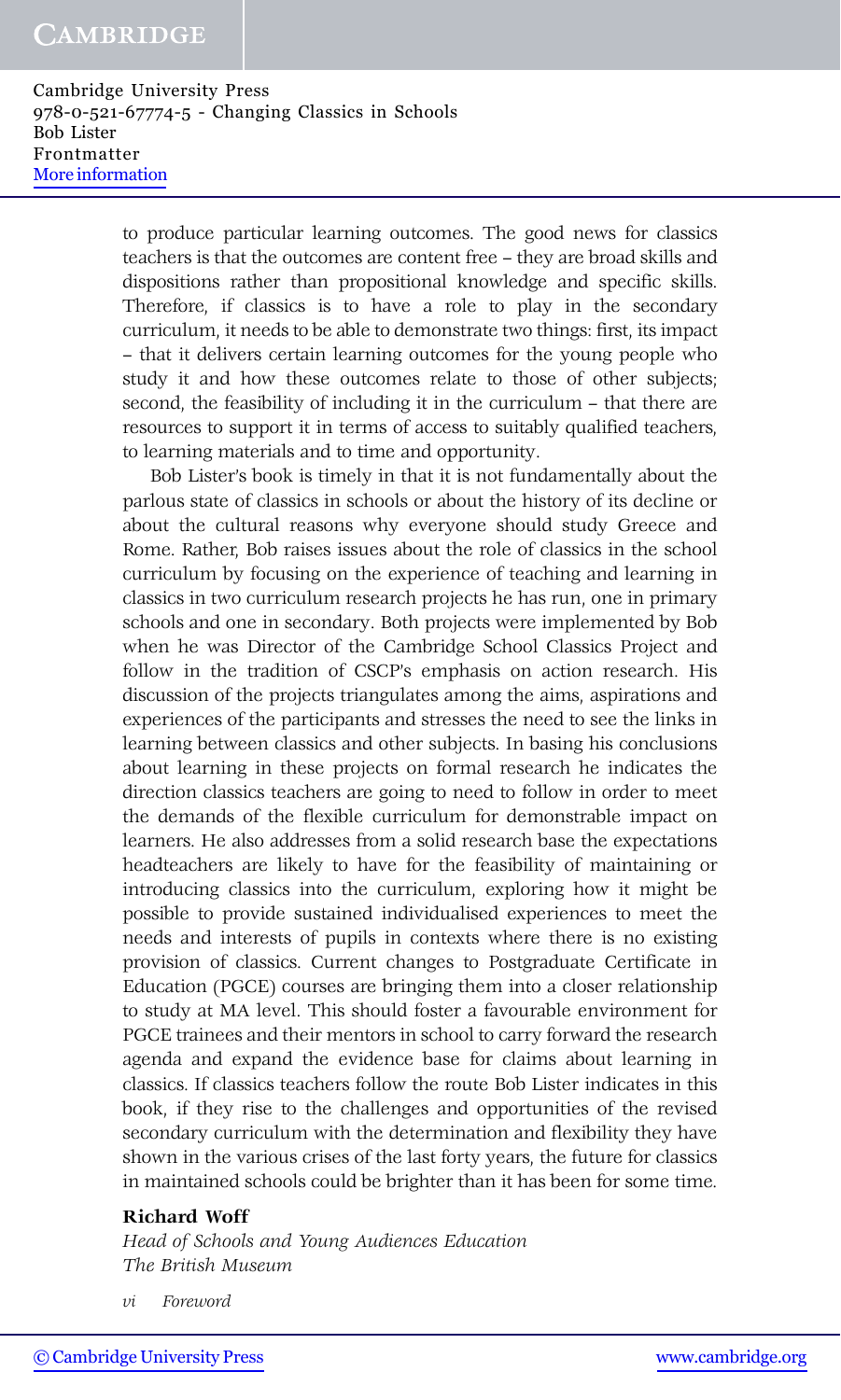### Acknowledgements

I could not have written this book without the support and dedication of the many people who worked with me on the two curriculum development projects I undertook as Director of the Cambridge School Classics Project, the Iliad Project and the Cambridge Online Latin Project.

The Iliad Project, the focus of the first half of the book, was CSCP's first primary curriculum initiative but in its emphasis on storytelling it drew heavily on Martin Forrest's pioneering work in the late 1960s and early 1970s, which led to the publication of the Greek World Foundation Course. I would particularly like to thank Grant Bage, with whom I codirected the project, and Hugh Lupton and Daniel Morden, the creators of *War with Troy*, for the expertise and imagination they brought to the project. I would also like to acknowledge the contribution of Janet Dyson and David Reedy in Barking and Dagenham local authority and of teachers and pupils in the participating Dagenham schools (Godwin Primary School, Parsloes Primary School, St Joseph's Catholic Primary School, St Peter's Catholic Primary School, William Bellamy Junior School and William Ford Junior School), and especially Anne Fitzpatrick, Liz Lloyd and Bobbie Gargrave.

The Cambridge Online Latin Project, to which the second half of the book is devoted, grew out of a very small research and development project whose team (Vicky Berriman, Ann Dodgson, Paul Jackson, Jo Mullins, Andrew Wilson) deserve special credit for giving the project such a solid foundation. The project was also heavily dependent on the work of the Cambridge Latin Course revision team (Patricia Acres, Eileen Emmett, Jean Hubbard, Debbie James, Pat Story). The main phase of the project involved more than fifty people at its height, amongst whom I would like to thank in particular Jill Dalladay, Roger Dalladay, Robin Griffin, Will Griffiths, Martin Hodge, Joe Hunnable, Ann Hunt, Maria Kilby, Wilf O'Neill, Sue Pemberton, Panos Seranis and Tony Smith. I would also like to express my warmest thanks to Maire Collins and Sheila Skilbeck in the CSCP office for their hard work, patience and support.

I owe a great debt of gratitude to Pat Story, David Taylor and Richard Woff for their constructive criticism of early drafts of the book, which led to much stimulating discussion and, occasionally, substantial re-writing.

Finally, I would also like to thank the PGCE Classics panel (Eileen Emmett, Jonathan Green, Steve Hunt and Bar Roden) who took on my PGCE responsibilities while I was on study leave writing the book.

*Acknowledgements vii*